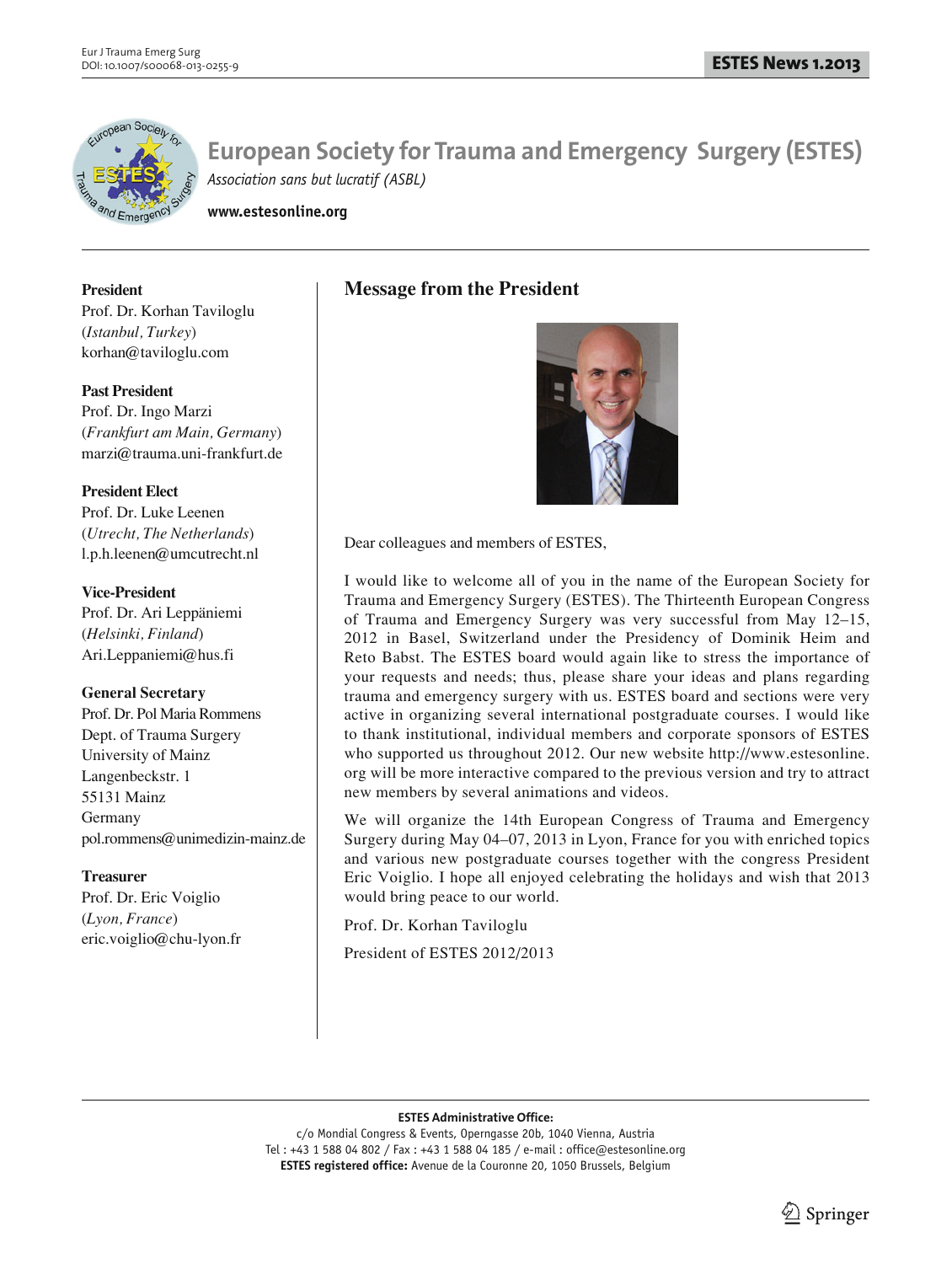

**www.estesonline.org**



# **ECTES 2013 – DON'T MISS REGISTRATION!**

#### **Regular Registration Deadline: Monday, April 8, 2013**

Register by **Monday, April 8, 2013** to be eligible for the regular fee. You can save up to EUR 100 compared to the on-site fees, which will take effect after this date.

Furthermore, there are still some rooms available at special conference rates in a few of our chosen hotels in Lyon. Accommodations can be booked together with the conference registration online.

#### **Internationality at ECTES**

Many specialists in the field of trauma and emergency medicine from countries all over the world are already registered for ECTES 2013! These include Austria, Belgium, China, the Czech Republic, France, Germany, Japan, South Africa, Switzerland, The Netherlands and many more....

#### **Scientific Programme Sneak Preview**

Researchers from all these countries will contribute to the outstanding scientific programme and will present their work at ECTES 2013. A sneak preview is available on the congress website!

#### **Finally, three reasons to attend ECTES:**

- Expand your knowledge on trauma and emergency surgery
- Meet and mingle with the peers and colleagues of your field
- Experience Lyon a city worth visiting!

Thus, take the opportunity and register for ECTES 2013! The regular registration deadline is Monday, April 8, 2013.

Sincerely,

 $40 - 1$ 

Eric J. Voiglio, MD, FACS, FRCS President of ECTES Lyon 2013

ECTES 2013 Organizing Team **Mondial Congress & Events Mondial GmbH & Co. KG** Operngasse 20b, 1040 Vienna, Austria  $t + 43$  1 58804-114,  $f - 185$ ectes2013@mondial-congress.com www.estesonline.org

#### **ESTES Administrative Office:**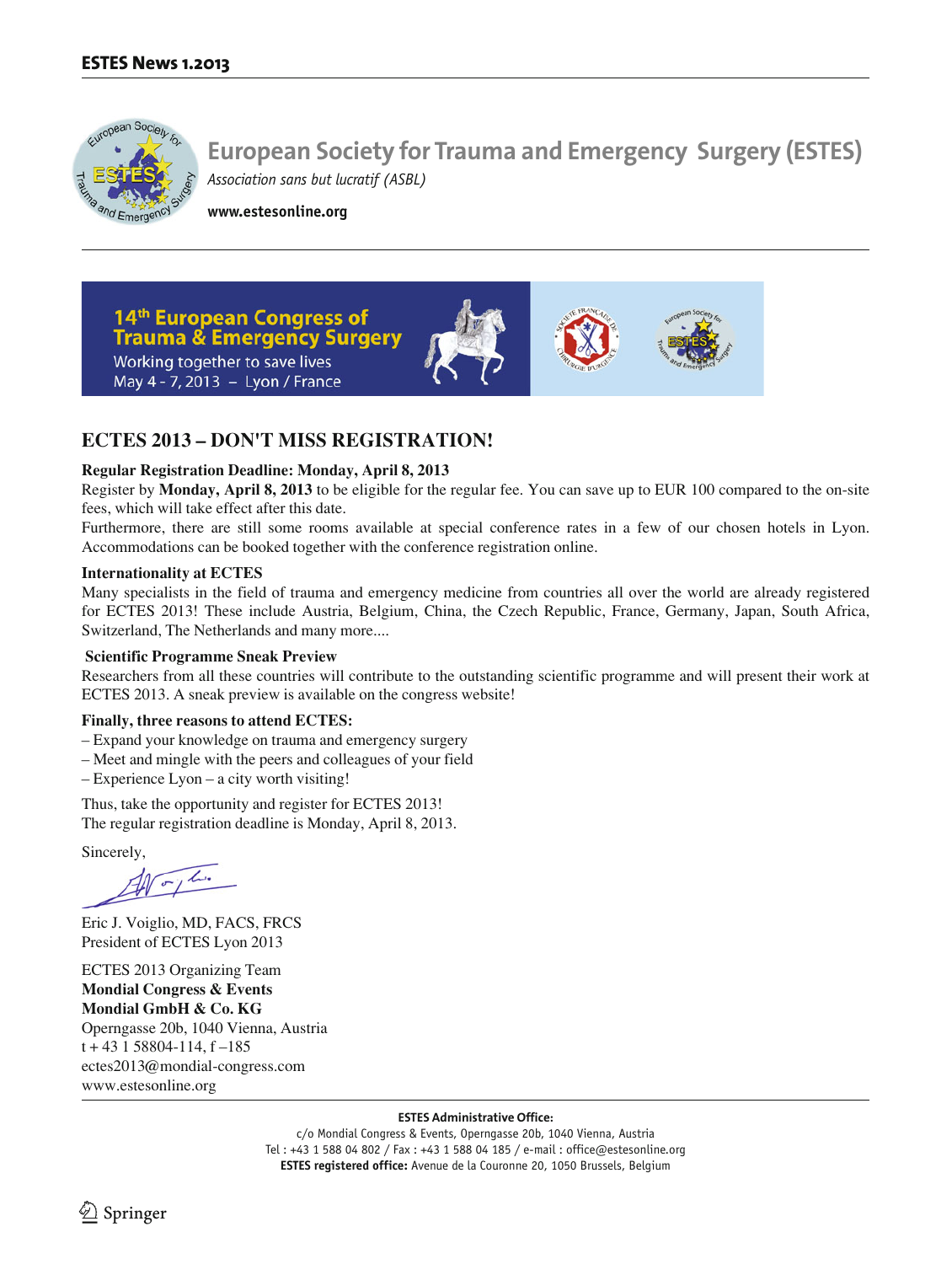

**www.estesonline.org**

# **Announcements**

# **Upcoming related congresses & courses**

**2nd Swiss Trauma & Resuscitation Day** February 22, 2013 Bern, Switzerland

**Polytrauma Symposium** March 1–2, 2013 Zagreb, Croatia

**Acute Care Surgery Course on Visceral & Gastrointestinal Emergencies** March 18–19, 2013 Graz, Austria

**Workshop on Trauma to Visceral & Gastrointestinal Organs, DSTC** September 23–24, 2013

Graz, Austria



Berlin, Germany

DKOU 2013 – Deutscher Kongress für Orthopädie und Unfallchirurgie October 22–25, 2013 www.dkou.org

More congresses and courses to be found in the ESTES events calendar at www.estesonline.org

**ESTES Administrative Office:**